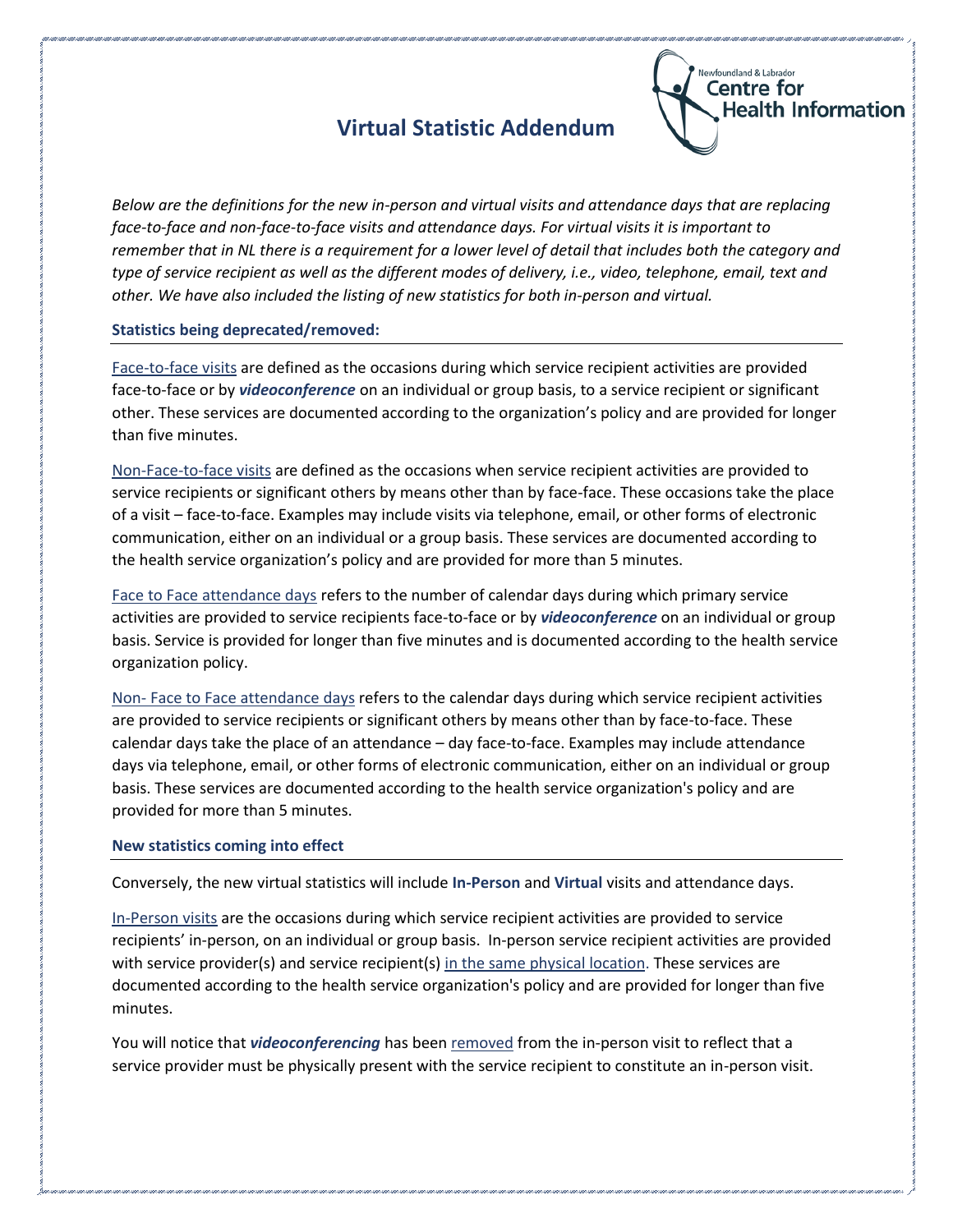Virtual visits are the occasions during which service recipient activities are provided to service recipients by means other than in-person, on an individual or group basis. Virtual service recipient activities are provided using communications or information technology, with service provider(s) and service recipient(s) in different physical locations. These services are documented according to the health service organization's policy and are provided for longer than five minutes. *Includes videoconferencing.* 

In-Person attendance days are the calendar days during which service recipient activities are provided to service recipients in-person, on an individual or group basis. In-person service recipient activities are provided with service provider(s) and service recipient(s) in the same physical location. These services are documented according to the health service organization's policy and are provided for longer than five minutes.

You will notice that *videoconferencing* has been removed from the in-person attendance day to reflect that a service provider must be physically present with the service recipient to constitute an in-person visit.

Virtual attendance days are the calendar days during which service recipient activities are provided to service recipients by means other than in-person, on an individual or group basis. Virtual service recipient activities are provided using communications or information technology, with service provider(s) and service recipient(s) in different physical locations. These services are documented according to the health service organization's policy and are provided for longer than five minutes. *Includes videoconferencing*.

In NL, there is also a requirement to report virtual statistics in more detail that include:

Video, Telephone, Text, Email and Other by category and type of service recipient.

## **Minimum reporting of In-Person and Virtual Statistics:**

Visits – In-person- Inpatient Visits – In-person- Inpatient - Mental Health Visits – In-person- Client Hospital Visits – In-person- Client Hospital - Emergency Visits – In-person- Client Hospital - Emergency - ED Visit Visits – In-person- Client Hospital - Emergency - Clinic Visit Visits – In-person- Client Hospital - Mental Health Visits – In-person- Resident Visits – In-person- Resident - Mental Health Visits – In-person- Facility/Organization/Citizen Partnership Visits – In-person- Service Recipient Not Uniquely Identified Visits – In-person- Service Recipient Not Uniquely Identified - Mental Health Visits – In-person- Client Community Visits – In-person- Client Home Care Visits – In-person- Client Home Care — Acute Visits – In-person- Client Home Care–Rehabilitation Visits – In-person- Client Home Care–Maintenance Visits – In-person- Client Home Care–Long-Term Supportive Care Visits – In-person- Client Home Care–End-of-Life Care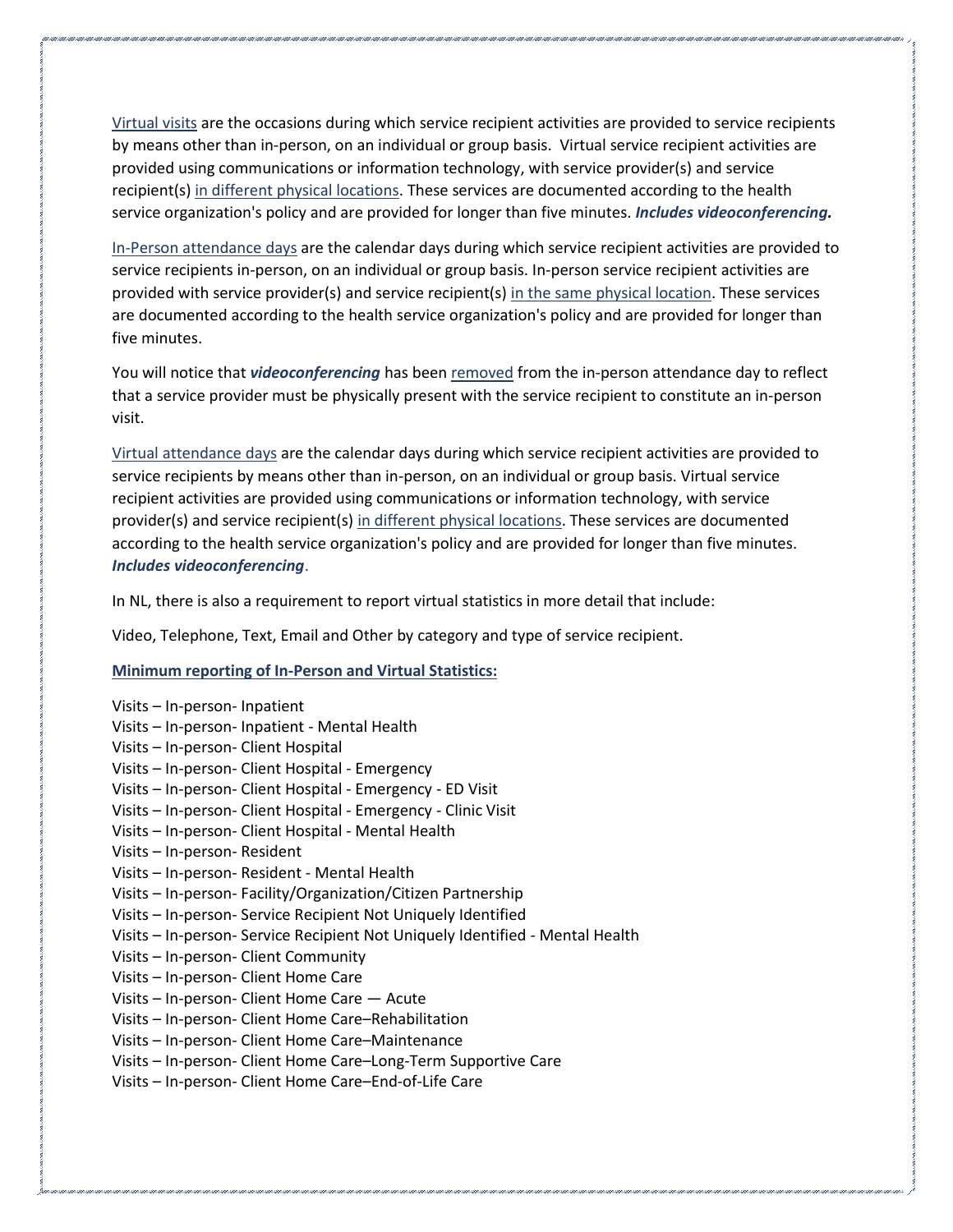Visits – Virtual- Inpatient Visits – Virtual- Inpatient - Video Visits – Virtual- Inpatient - Telephone Visits – Virtual- Inpatient - Email Visits – Virtual- Inpatient - Text Visits – Virtual- Inpatient - Other Visits – Virtual- Inpatient-Mental Health Visits – Virtual- Inpatient-Mental Health - Video Visits – Virtual- Inpatient-Mental Health - Telephone Visits – Virtual- Inpatient-Mental Health - Email Visits – Virtual- Inpatient-Mental Health - Text Visits – Virtual- Inpatient-Mental Health - Other Visits – Virtual- Client Hospital Visits – Virtual- Client Hospital - Video Visits – Virtual- Client Hospital - Telephone Visits – Virtual- Client Hospital - Email Visits – Virtual- Client Hospital - Text Visits – Virtual- Client Hospital - Other Visits – Virtual- Client Hospital- Emergency Visits – Virtual- Client Hospital- Emergency-ED Visit - Video Visits – Virtual- Client Hospital- Emergency-ED Visit - Telephone Visits – Virtual- Client Hospital- Emergency-ED Visit - Email Visits – Virtual- Client Hospital- Emergency-ED Visit - Text Visits – Virtual- Client Hospital- Emergency-ED Visit - Other Visits – Virtual- Client Hospital- Emergency - Clinic Visit Visits – Virtual- Client Hospital-Emergency - Clinic Visit - Video Visits – Virtual- Client Hospital-Emergency - Clinic Visit - Telephone Visits – Virtual- Client Hospital-Emergency - Clinic Visit - Email Visits – Virtual- Client Hospital-Emergency - Clinic Visit - Text Visits – Virtual- Client Hospital-Emergency - Clinic Visit – Other Visits – Virtual- Client Hospital-Mental Health Visits – Virtual- Client Hospital-Mental Health - Video Visits – Virtual- Client Hospital-Mental Health - Telephone Visits – Virtual- Client Hospital-Mental Health - Email Visits – Virtual- Client Hospital-Mental Health - Text Visits – Virtual- Client Hospital-Mental Health - Other Visits – Virtual- Resident Visits – Virtual- Resident - Video Visits – Virtual- Resident - Telephone Visits – Virtual- Resident - Email Visits – Virtual- Resident - Text Visits – Virtual- Resident - Other Visits – Virtual- Resident-Mental Health Visits – Virtual- Resident-Mental Health - Video Visits – Virtual- Resident-Mental Health - Telephone Visits – Virtual- Resident-Mental Health - Email Visits – Virtual- Resident-Mental Health - Text Visits – Virtual- Resident-Mental Health - Other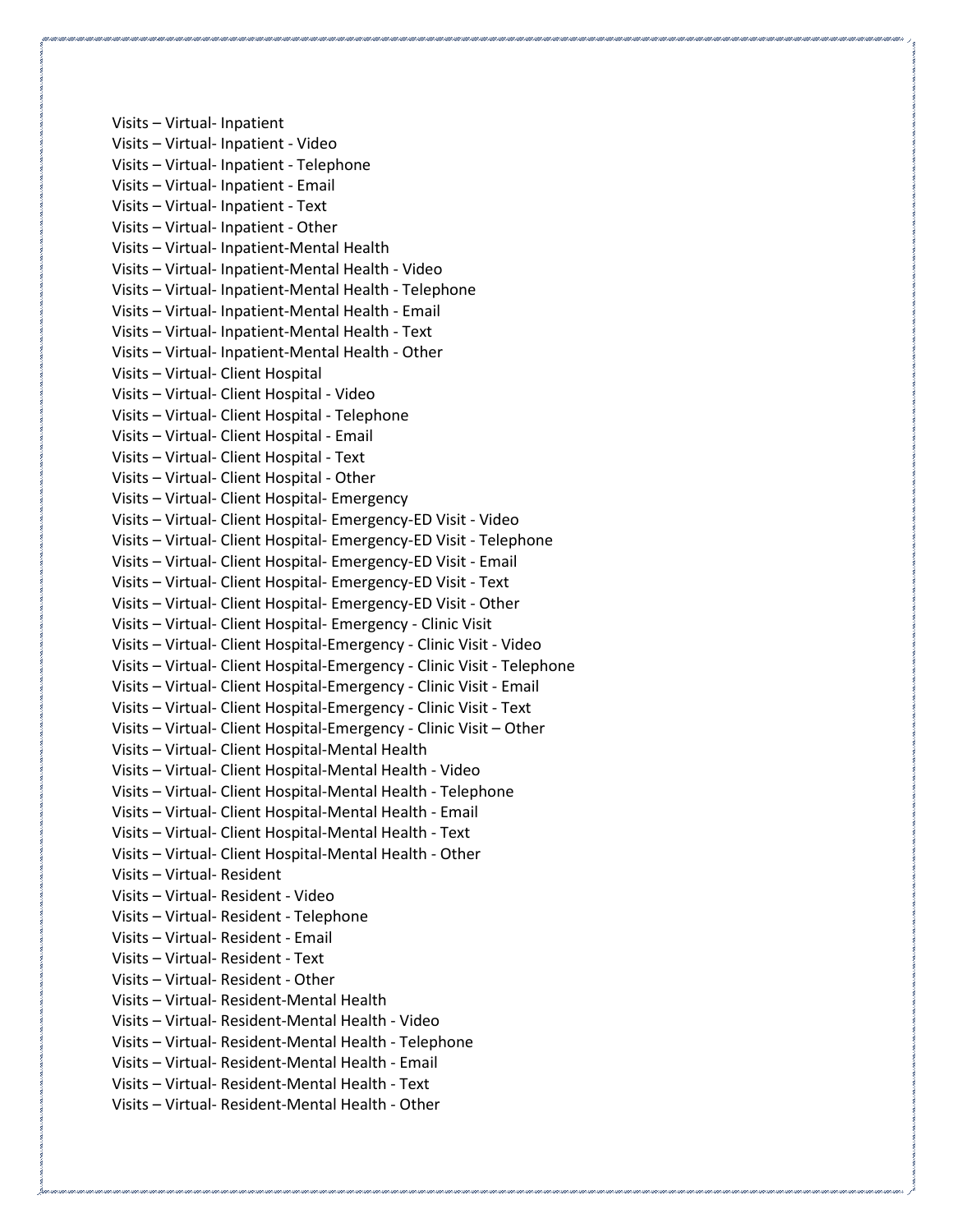Visits – Virtual - Facility/Organization/Citizen Partnership Visits – Virtual - Facility/Organization/Citizen Partnership - Video Visits – Virtual - Facility/Organization/Citizen Partnership - Telephone Visits – Virtual - Facility/Organization/Citizen Partnership - Email Visits – Virtual - Facility/Organization/Citizen Partnership - Text Visits – Virtual - Facility/Organization/Citizen Partnership - Other Visits – Virtual - Service Recipients Not Uniquely Identified Visits – Virtual - Service Recipients Not Uniquely Identified - Video Visits – Virtual - Service Recipients Not Uniquely Identified - Telephone Visits – Virtual - Service Recipients Not Uniquely Identified - Email Visits – Virtual - Service Recipients Not Uniquely Identified - Text Visits – Virtual - Service Recipients Not Uniquely Identified - Other Visits – Virtual - Service Recipients Not Uniquely Identified - Mental Health Visits – Virtual - Service Recipients Not Uniquely Identified - Mental Health - Video Visits – Virtual - Service Recipients Not Uniquely Identified - Mental Health - Telephone Visits – Virtual - Service Recipients Not Uniquely Identified - Mental Health - Email Visits – Virtual - Service Recipients Not Uniquely Identified - Mental Health - Text Visits – Virtual - Service Recipients Not Uniquely Identified - Mental Health - Other Visits – Virtual- Client Home Care-Acute Visits – Virtual- Client Home Care-Acute - Video Visits – Virtual- Client Home Care-Acute - Telephone Visits – Virtual- Client Home Care-Acute - Email Visits – Virtual- Client Home Care-Acute - Text Visits – Virtual- Client Home Care-Acute - Other Visits – Virtual- Client Home Care-Rehabilitation Visits – Virtual- Client Home Care-Rehabilitation - Video Visits – Virtual- Client Home Care-Rehabilitation - Telephone Visits – Virtual- Client Home Care-Rehabilitation - Email Visits – Virtual- Client Home Care-Rehabilitation - Text Visits – Virtual- Client Home Care-Rehabilitation - Other Visits – Virtual- Client Home Care-Maintenance Visits – Virtual- Client Home Care-Maintenance - Video Visits – Virtual- Client Home Care-Maintenance - Telephone Visits – Virtual- Client Home Care-Maintenance - Email Visits – Virtual- Client Home Care-Maintenance - Text Visits – Virtual- Client Home Care-Maintenance - Other Visits – Virtual- Client Home Care-Long-Term Supportive Care Visits – Virtual- Client Home Care-Long-Term Supportive Care - Video Visits – Virtual- Client Home Care-Long-Term Supportive Care - Telephone Visits – Virtual- Client Home Care-Long-Term Supportive Care - Email Visits – Virtual- Client Home Care-Long-Term Supportive Care - Text Visits – Virtual- Client Home Care-Long-Term Supportive Care - Other Visits – Virtual- Client Home Care-End-of-Life Care Visits – Virtual- Client Home Care-End-of-Life Care - Video Visits – Virtual- Client Home Care-End-of-Life Care - Telephone Visits – Virtual- Client Home Care-End-of-Life Care - Email Visits – Virtual- Client Home Care-End-of-Life Care - Text Visits – Virtual- Client Home Care-End-of-Life Care - Other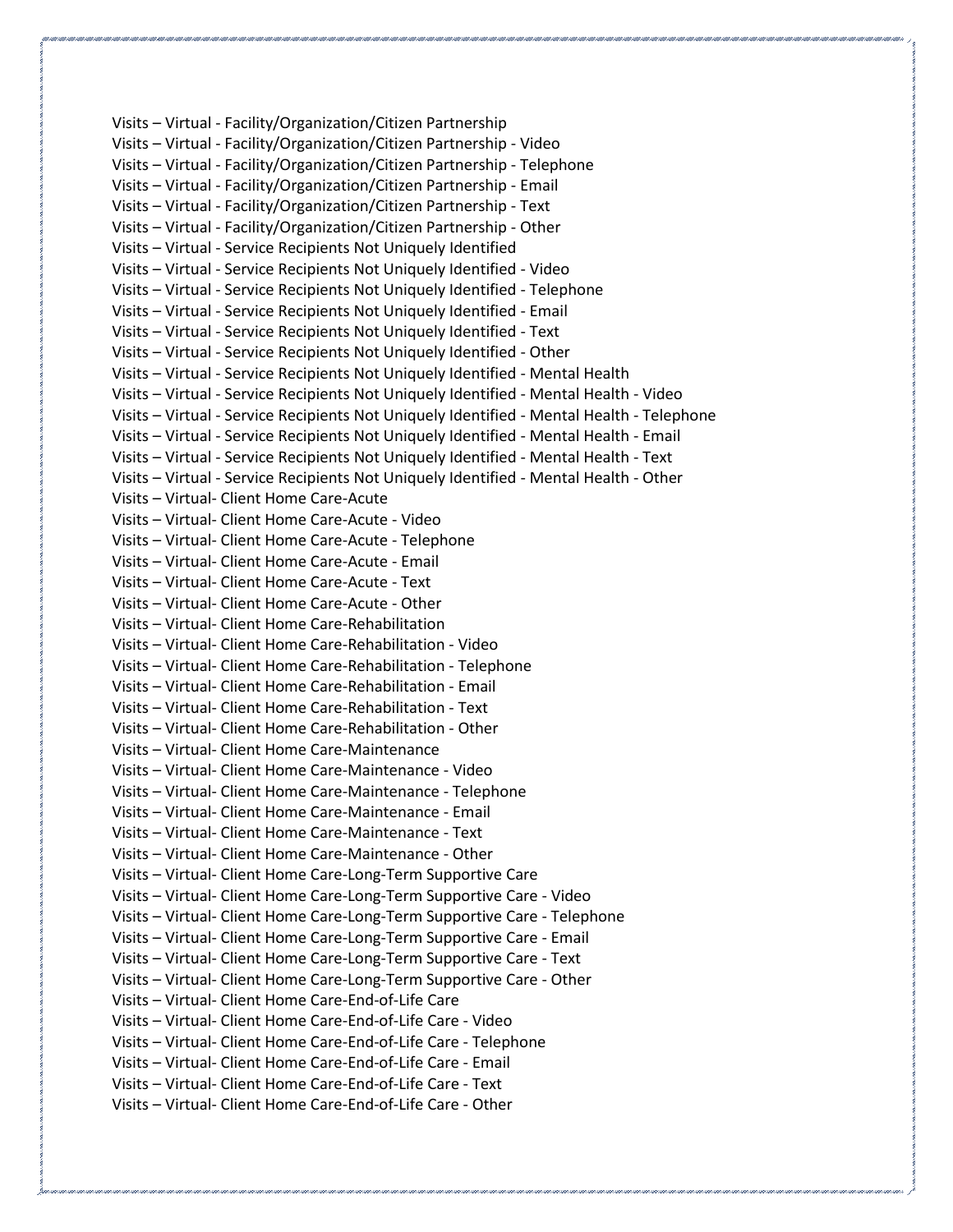Attendance Days – In-person - Inpatient Attendance Days – In-person - Inpatient - Mental Health Attendance Days – In-person - Client Hospital Attendance Days – In-person - Client Hospital - Mental Health Attendance Days – In-person - Resident Attendance Days – In-person - Resident - Mental Health Attendance Days – In-person - Facility/Organization/Citizen Partnership Attendance Days – In-person - Service Recipients Not Uniquely Identified Attendance Days – In-person - Service Recipients Not Uniquely Identified - Mental Health Attendance Days – In-person - Client Community Attendance Days – In-person - Client Home Care Attendance Days – In-person - Client Home Care - Acute Attendance Days – In-person - Client Home Care - Rehabilitation Attendance Days – In-person - Client Home Care - Maintenance Attendance Days – In-person - Client Home Care - Long-Term Supportive Care Attendance Days – In-person - Client Home Care - End-of-Life Care Attendance Days – Virtual - Inpatient Attendance Days – Virtual - Inpatient - Video Attendance Days – Virtual - Inpatient - Telephone Attendance Days – Virtual - Inpatient - Email Attendance Days – Virtual - Inpatient - Text Attendance Days – Virtual - Inpatient - Other Attendance Days – Virtual - Inpatient - Mental Health Attendance Days – Virtual - Inpatient - Mental Health - Video Attendance Days – Virtual - Inpatient - Mental Health - Telephone Attendance Days – Virtual - Inpatient - Mental Health - Email Attendance Days – Virtual - Inpatient - Mental Health - Text Attendance Days – Virtual - Inpatient - Mental Health - Other Attendance Days – Virtual - Client Hospital Attendance Days – Virtual - Client Hospital - Video Attendance Days – Virtual - Client Hospital - Telephone Attendance Days – Virtual - Client Hospital - Email Attendance Days – Virtual - Client Hospital - Text Attendance Days – Virtual - Client Hospital - Other Attendance Days – Virtual - Client Hospital - Mental Health Attendance Days – Virtual - Client Hospital- Mental Health - Video Attendance Days – Virtual - Client Hospital- Mental Health - Telephone Attendance Days – Virtual - Client Hospital- Mental Health - Email Attendance Days – Virtual - Client Hospital- Mental Health - Text Attendance Days – Virtual - Client Hospital- Mental Health - Other Attendance Days – Virtual - Resident Attendance Days – Virtual - Resident - Video Attendance Days – Virtual - Resident - Telephone Attendance Days – Virtual - Resident - Email Attendance Days – Virtual - Resident - Text Attendance Days – Virtual - Resident - Other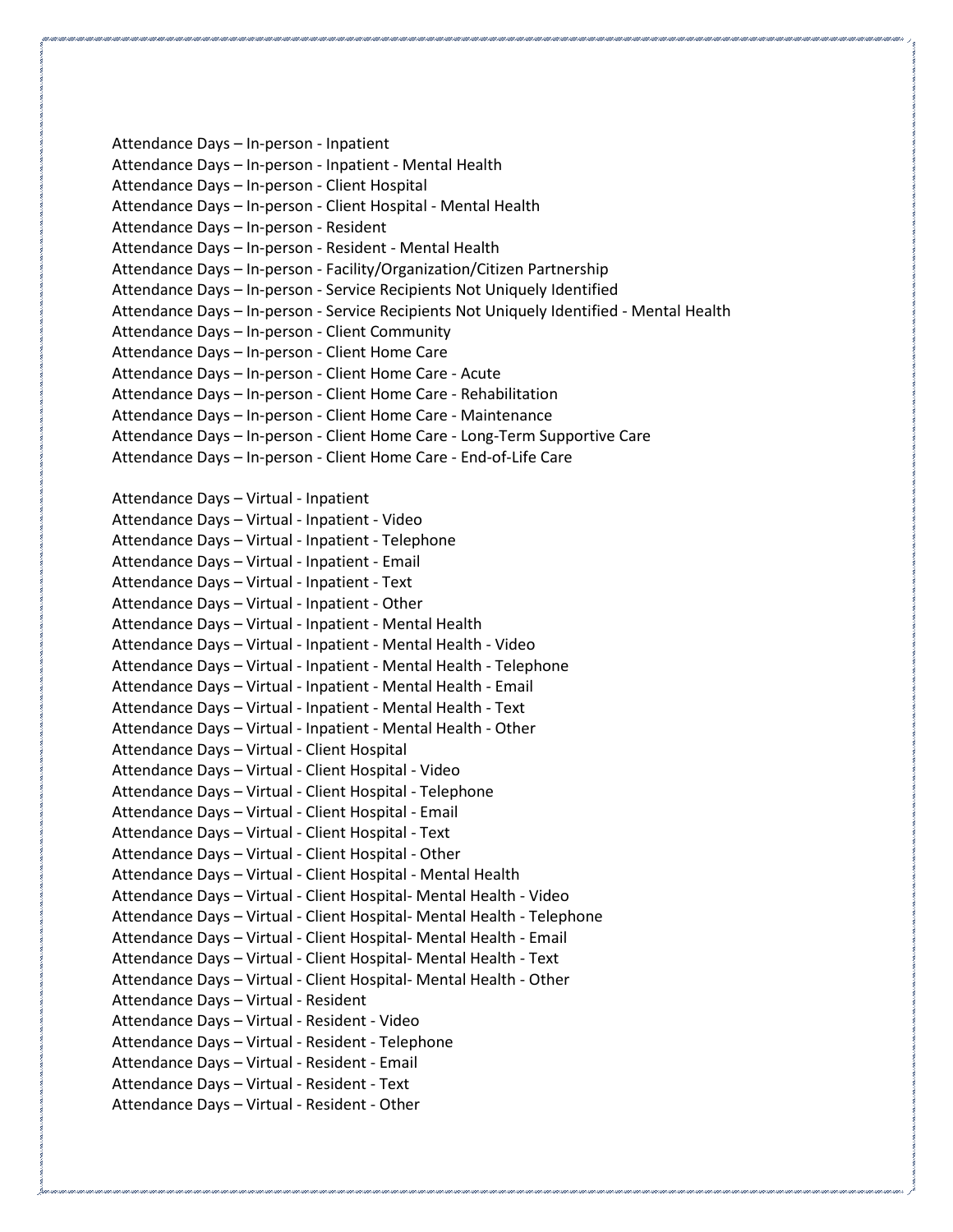Attendance Days – Virtual - Resident - Mental Health Attendance Days – Virtual - Resident - Mental Health - Video Attendance Days – Virtual - Resident - Mental Health - Telephone Attendance Days – Virtual - Resident - Mental Health - Email Attendance Days – Virtual - Resident - Mental Health - Text Attendance Days – Virtual - Resident - Mental Health - Other Attendance Days – Virtual - Facility/Organization/Citizen Partnership Attendance Days – Virtual - Facility/Organization/Citizen Partnership - Video Attendance Days – Virtual - Facility/Organization/Citizen Partnership - Telephone Attendance Days – Virtual - Facility/Organization/Citizen Partnership - Email Attendance Days – Virtual - Facility/Organization/Citizen Partnership - Text Attendance Days – Virtual - Facility/Organization/Citizen Partnership - Other Attendance Days – Virtual - Service Recipients Not Uniquely Identified Attendance Days – Virtual - Service Recipients Not Uniquely Identified - Video Attendance Days – Virtual - Service Recipients Not Uniquely Identified - Telephone Attendance Days – Virtual - Service Recipients Not Uniquely Identified - Email Attendance Days – Virtual - Service Recipients Not Uniquely Identified - Text Attendance Days – Virtual - Service Recipients Not Uniquely Identified - Other Attendance Days – Virtual - Service Recipients Not Uniquely Identified - Mental Health Attendance Days – Virtual - Service Recipients Not Uniquely Identified - Mental Health - Video Attendance Days – Virtual - Service Recipients Not Uniquely Identified - Mental Health - Telephone Attendance Days – Virtual - Service Recipients Not Uniquely Identified - Mental Health - Email Attendance Days – Virtual - Service Recipients Not Uniquely Identified - Mental Health - Text Attendance Days – Virtual - Service Recipients Not Uniquely Identified - Mental Health - Other Attendance Days – Virtual - Client Community Attendance Days – Virtual - Client Community - Video Attendance Days – Virtual - Client Community - Telephone Attendance Days – Virtual - Client Community - Email Attendance Days – Virtual - Resident - Text Attendance Days – Virtual - Client Community - Other Attendance Days – Virtual - Client Home Care Attendance Days – Virtual - Client Home Care - Acute Attendance Days – Virtual - Client Home Care - Acute - Video Attendance Days – Virtual - Client Home Care - Acute - Telephone Attendance Days – Virtual - Client Home Care - Acute - Email Attendance Days – Virtual - Client Home Care - Acute - Text Attendance Days – Virtual - Client Home Care - Acute - Other Attendance Days – Virtual - Client Home Care-Rehabilitation Attendance Days – Virtual - Client Home Care-Rehabilitation - Video Attendance Days – Virtual - Client Home Care-Rehabilitation - Telephone Attendance Days – Virtual - Client Home Care-Rehabilitation - Email Attendance Days – Virtual - Client Home Care-Rehabilitation - Text Attendance Days – Virtual - Client Home Care-Rehabilitation - Other Attendance Days – Virtual - Client Home Care - Maintenance Attendance Days – Virtual - Client Home Care-Maintenance - Video Attendance Days – Virtual - Client Home Care-Maintenance - Telephone Attendance Days – Virtual - Client Home Care-Maintenance - Email Attendance Days – Virtual - Client Home Care-Maintenance - Text